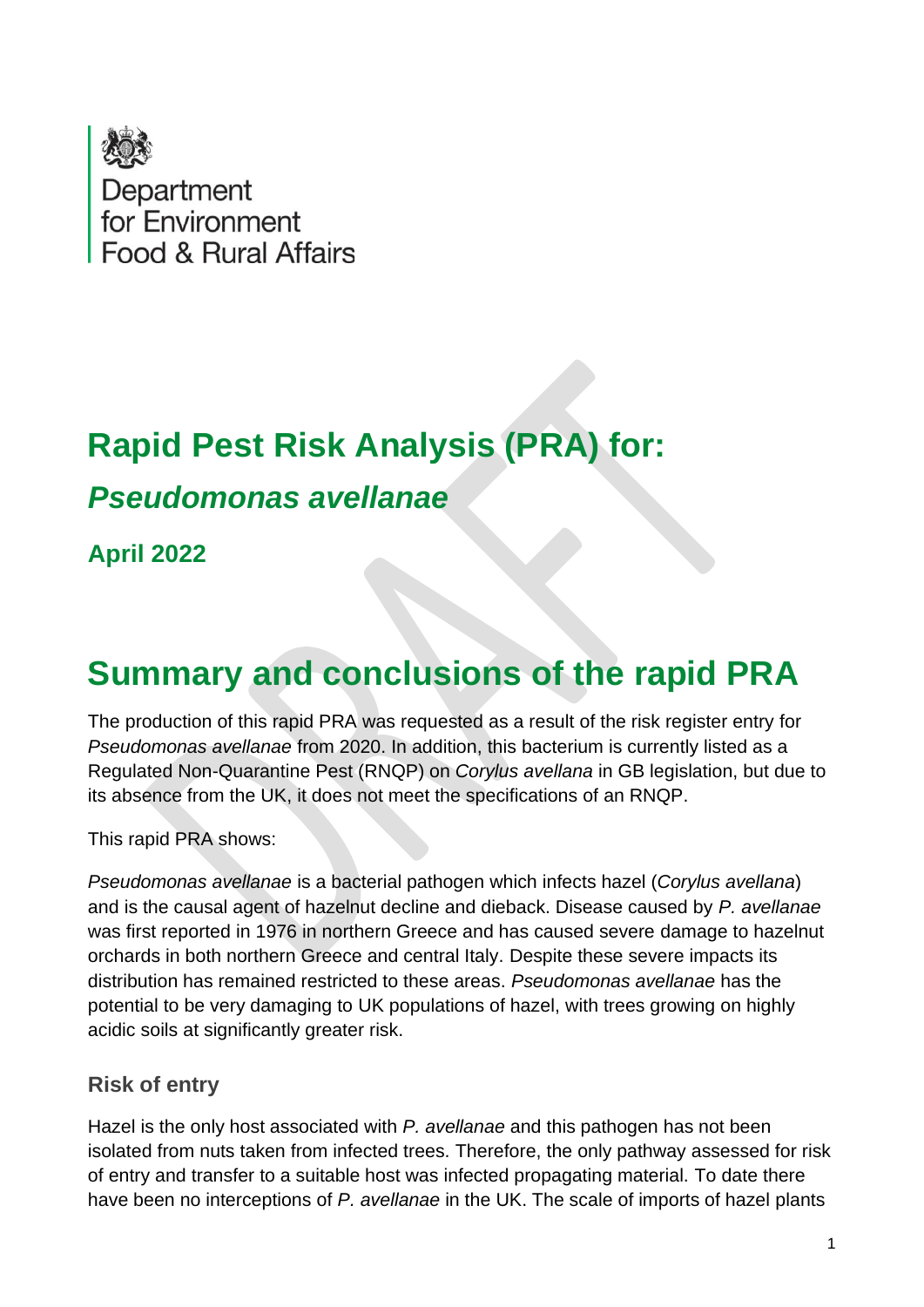from either Greece or Italy are unknown but likely to be small, so the risk of entry has been rated as **moderately likely** with **low confidence**.

#### **Risk of establishment**

As *P. avellanae* only appears to be present and result in severe disease and outbreaks in areas with highly acidic soils (pH <5.0), a combination of both hazel presence and acidic soils are needed for establishment. This is difficult to assess, however there are large swathes of highly acidic soil across the UK particularly across upland areas, and in many of these areas hazel is present. This suggests that the likelihood of establishment outdoors is **likely**, this is rated with **medium confidence**. The likelihood of establishment under protection has been rated as **very unlikely** with **high confidence** because hazel is extremely hardy and therefore not grown under protection.

#### **Economic, environmental and social impact**

Potential economic impacts have been rated as **small** with **medium confidence**. Hazelnut decline through an outbreak of *P. avellanae* could severely damage hazelnut production and potentially make the land unsuitable for this purpose in the future. The disease could also impact the trade of hazel for hedgerows and woodlands; and affect the coppicing of woodlands. The exact values associated with these trades and industries are unknown.

The environmental impacts from this disease have been rated as **large** due to the widespread distribution of hazel in the UK and its prevalence in rare habitats such as Atlantic hazelwoods. This has been rated with **low confidence** because of the uncertainty with the conditions associated with disease outbreaks. These conditions are thought to include the prevalence of spring frosts and highly acidic soils, which have been associated with previous European outbreaks.

Social impacts have been rated as **medium**. Landscapes and ornamental settings containing hazel across the UK would be altered if severe declines were to occur, reducing the population's enjoyment of them. A **medium confidence** has been attributed to this score due to the uncertainty about the extent of damage this disease could cause in the UK and how hazel trees in isolation could be affected.

#### **Endangered area**

The exact areas endangered in the UK are uncertain. In the current areas affected by *P. avellanae*, outbreaks occur on highly acidic soils, therefore hazel growing in acidic soils are at the highest risk. *Pseudomonas avellanae* has only been found to use hazel as a host, therefore we can be confident it is only hazel at risk from this bacterium.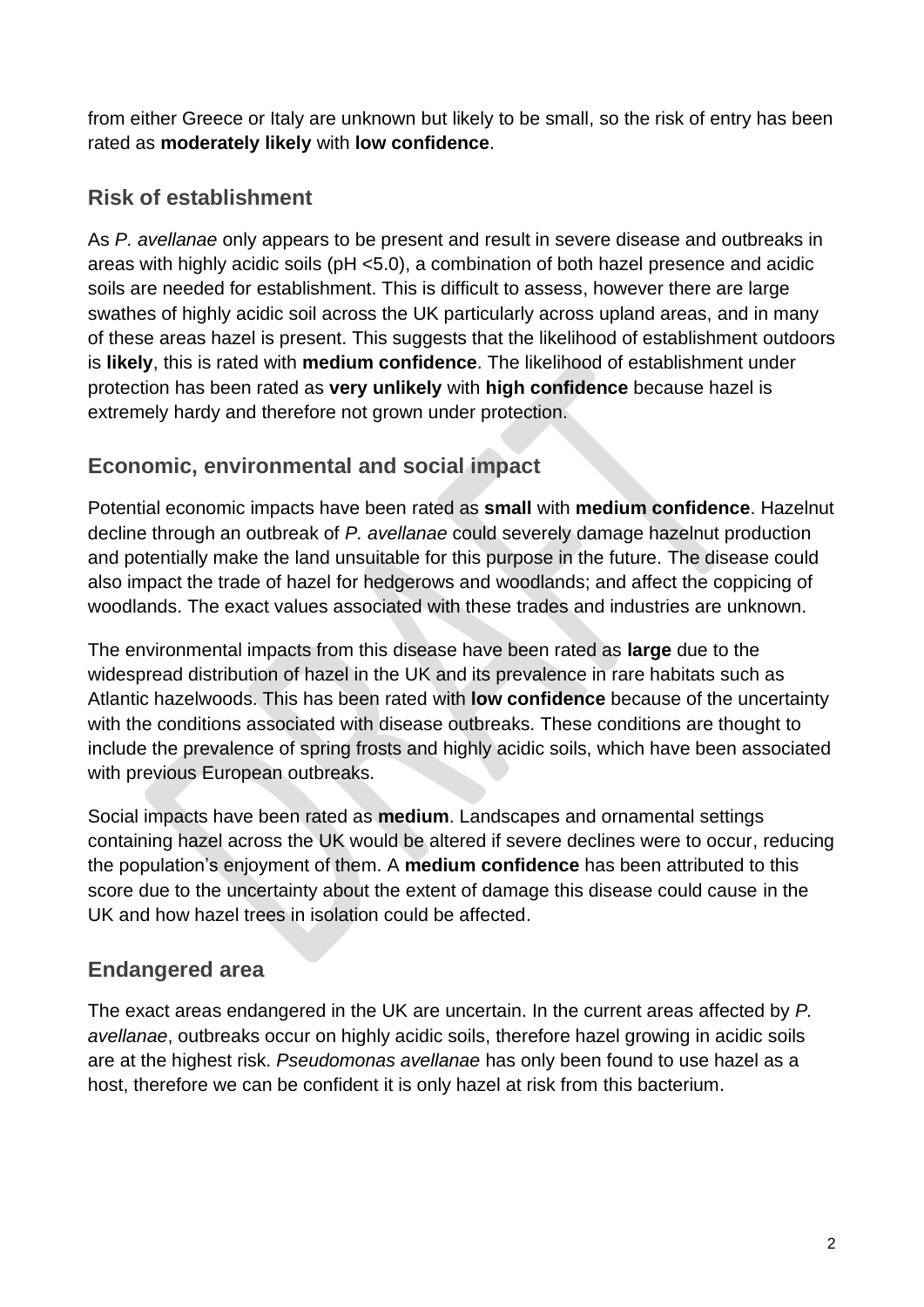#### **Risk management options**

The continued exclusion of *P. avellanae* is the best option for managing the risk. As of 1st January 2021, a 100% inspection rate is required for all plants for planting imported from the EU. This should help with the exclusion of this disease because it is only known to occur in Greece and Italy. However, this exclusion is not guaranteed due to the possibility of latently infected material not being identified at inspection.

#### **Key uncertainties and topics that would benefit from further investigation**

The volume of trade of hazel from the EU, particularly Greece and Italy where the disease occurs, is a major uncertainty. More data should become available because since 1st January 2021 pre-notification of plants for planting from the EU and accompanying phytosanitary certificate are required, however due to free movement within the EU it may not be always possible to know the original origin of material. This is a result of the UK leaving the EU. Additional uncertainties lie in the optimum conditions required for disease progression and the overlap of hazel distribution and highly acidic soils in the UK.

## **Images of the pest**

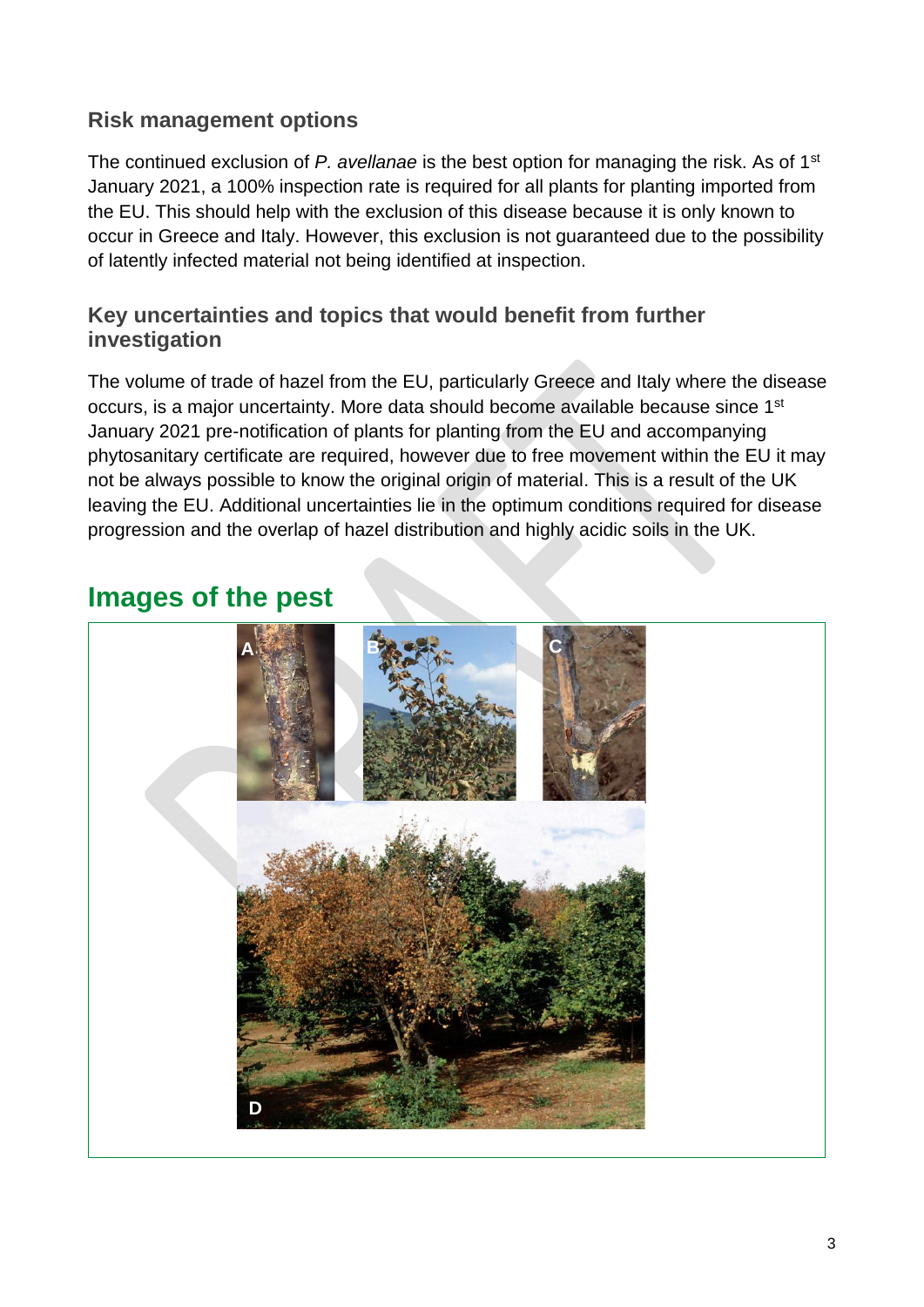**Figure 1.** A, Early canker on hazel stem. B, Hazel showing dieback of stems as a result of *Pseudomonas avellanae* infection. C, Vascular staining on hazel stem. D, Infected hazel amongst non-infected hosts. Images courtesy of Marco Scortichini (Personal Communications).

### **Is there a need for a detailed PRA or for a more detailed analysis of particular sections of the PRA? If yes, select the PRA area (UK or EPPO) and the PRA scheme (UK or EPPO) to be used.**

| <b>No</b> |                                   |                                  |  |
|-----------|-----------------------------------|----------------------------------|--|
| Yes       | PRA area:<br>UK or<br><b>EPPO</b> | <b>PRA</b> scheme:<br>UK or EPPO |  |

### **Given the information assembled within the time scale required, is statutory action considered appropriate / justified?**

This disease has caused significant damage to hazel trees in northern Greece and central Italy. There are high degrees of uncertainty surrounding the likelihood of establishment in the UK and disease severity. The UK has both climatic and soil conditions shown to be favourable to the pathogen's spread, disease development and host susceptibility in its current range. There is a risk, therefore, that this disease could establish and cause damage in the UK, so statutory action is considered appropriate.



| No <sub>1</sub>  |  |
|------------------|--|
| Statutory action |  |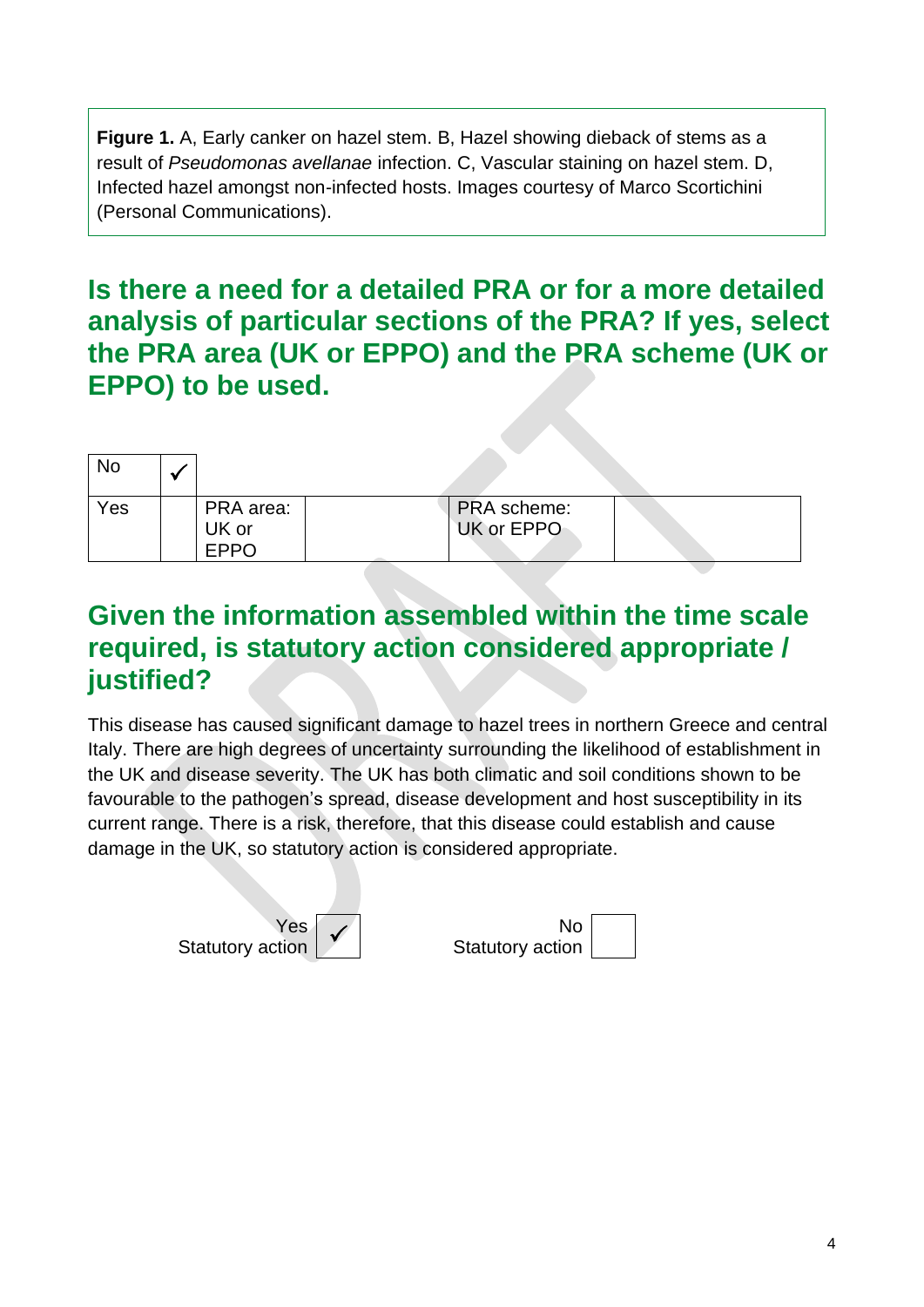## **Stage 1: Initiation**

### **1. What is the name of the pest?**

*Pseudomonas avellanae* (Bacteria, Pseudomonadaceae).

*Pseudomonas avellanae* was first described as the pathovar *Pseudomonas syringae* pv*. avellanae* (Psallidas, 1993). Later molecular analyses resulted in *P. s*. pv. *avellanae* being reclassified as the separate species, *P. avellanae* (Janse *et al.*, 1996). Further studies comparing Greek and Italian strains have identified two distinct phytopathogens; *P. s.* pv. *avellanae* which has only been isolated in Italy and *P. avellanae* which has been isolated in both Greece and Italy (Scortichini *et al.*, 2015).

Common names for the disease caused by this pathogen include hazelnut decline, stem dieback of hazelnut and bacterial canker of hazelnut (EPPO, 2001; Scortichini, 2002; CABI, 2021).

In the literature European hazelnut (*Corylus avellana*) and filbert (*C. maxima*) are often used interchangeably. However, filbert is a different species which is not known to be infected by *P. avellanae*. In the UK, cultivated hazelnuts are often referred to as cobnuts, particularly in Kent.

## **2. What initiated this rapid PRA?**

*Pseudomonas avellanae* is listed as an RNQP on *Corylus avellana*. However, it is only reported to be present in two European countries: Italy and Greece. Therefore, *P. avellanae* does not meet the requirements for an RNQP in GB because of its absence from the UK. To assess the risk posed by *P. avellanae*, the pathogen was added to the UK Plant Health Risk Register in 2020. As a result of this Risk Register entry, *P. avellanae* was recommended for regulation as a quarantine pest and a PRA requested to better understand the potential risk it poses to the UK. This rapid PRA will help inform decisions on whether statutory action is justified.

## **3. What is the PRA area?**

The PRA area is the United Kingdom of Great Britain and Northern Ireland.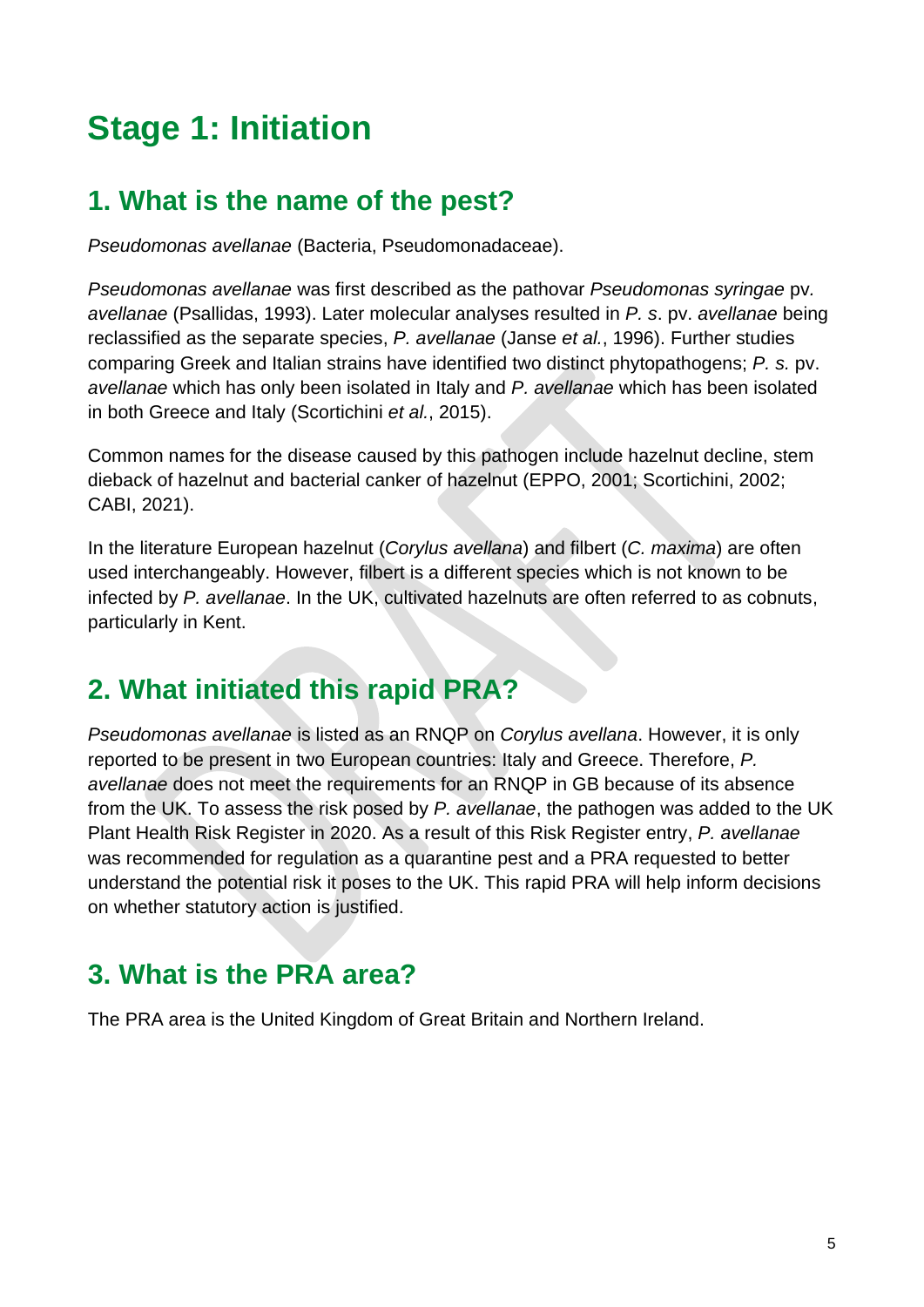## **Stage 2: Risk Assessment**

#### **4. What is the pest's status in the plant health legislation, and in the lists of EPPO<sup>1</sup>?**

The legislation for Great Britain is The Plant Health (Phytosanitary Conditions) (Amendment) (EU Exit) Regulations 2020<sup>2</sup>. The legislation which applies to Northern Ireland is the EU legislation: 2019/2072 and 2016/2031<sup>3</sup>.

*Pseudomonas avellanae* is listed in Annex IV of Commission Implementing Regulation (EU) 2019/2072 as an RNQP on *Corylus avellana* (hazelnut). *Pseudomonas avellanae* is also listed in Annex 4 of The Plant Health (Phytosanitary Conditions) (Amendment) (EU Exit) Regulations 2020 as an RNQP on *C. avellana*.

This pest is not included in EPPO's A2 list of pests recommended for regulation, nor is it on the EPPO Alert list.

## **5. What is the pest's current geographical distribution?**

In 1976 a destructive decline of hazelnut (*Corylus avellana*) in northern Greece was observed. In this area plantations of the Turkish cultivar Palaz were almost completely devastated within a few years (Scortichini, 2002). Later similar declines and symptoms (Fig. 1) were observed in central Italy and considered severely damaging to hazel cultivars Tonda Gentile Romana and Nocchione. In Italy the disease is known as "moria" (decline and death) (Gentili *et al.*, 2008; Frutos, 2010; Scortichini *et al.*, 2015). Surveys in 1996- 1998 identified *P. avellanae* causing symptoms in wild *C. avellana* trees in central Italy (Scortichini *et al.*, 2000). Damage reported in this survey included completely wilted *C. avellana* trees growing adjacent to hazelnut orchards and wilted twigs in those growing in forests away from orchards. Therefore, it is still a concern that *P. avellanae* could spread amongst susceptible wild populations of *C. avellana* even if damages are not as severe as in cultivated *C. avellana*.

The causal agent of these declines was first described as *Pseudomonas syringae* pv*. avellanae*, but later molecular work elevated it from pathovar to species level and it was renamed *P. avellanae*. Despite the severity of *P. avellanae* outbreaks in central Italy and northern Greece, which in some cases have caused hazelnut production to cease, the spread of this disease has remained restricted to these areas. The common link between areas which have witnessed severe outbreaks is the soil pH; both areas have highly acidic soil pH levels of <5.0 (Scortichini *et al.*, 2006). Alongside low pH levels, a high aluminium

<sup>1</sup> [https://www.eppo.int/ACTIVITIES/quarantine\\_activities](https://www.eppo.int/ACTIVITIES/quarantine_activities)

<sup>2</sup> <https://www.legislation.gov.uk/uksi/2020/1527/contents/made>

<sup>&</sup>lt;sup>3</sup> The latest consolidated versions can be accessed via a search on<https://eur-lex.europa.eu/>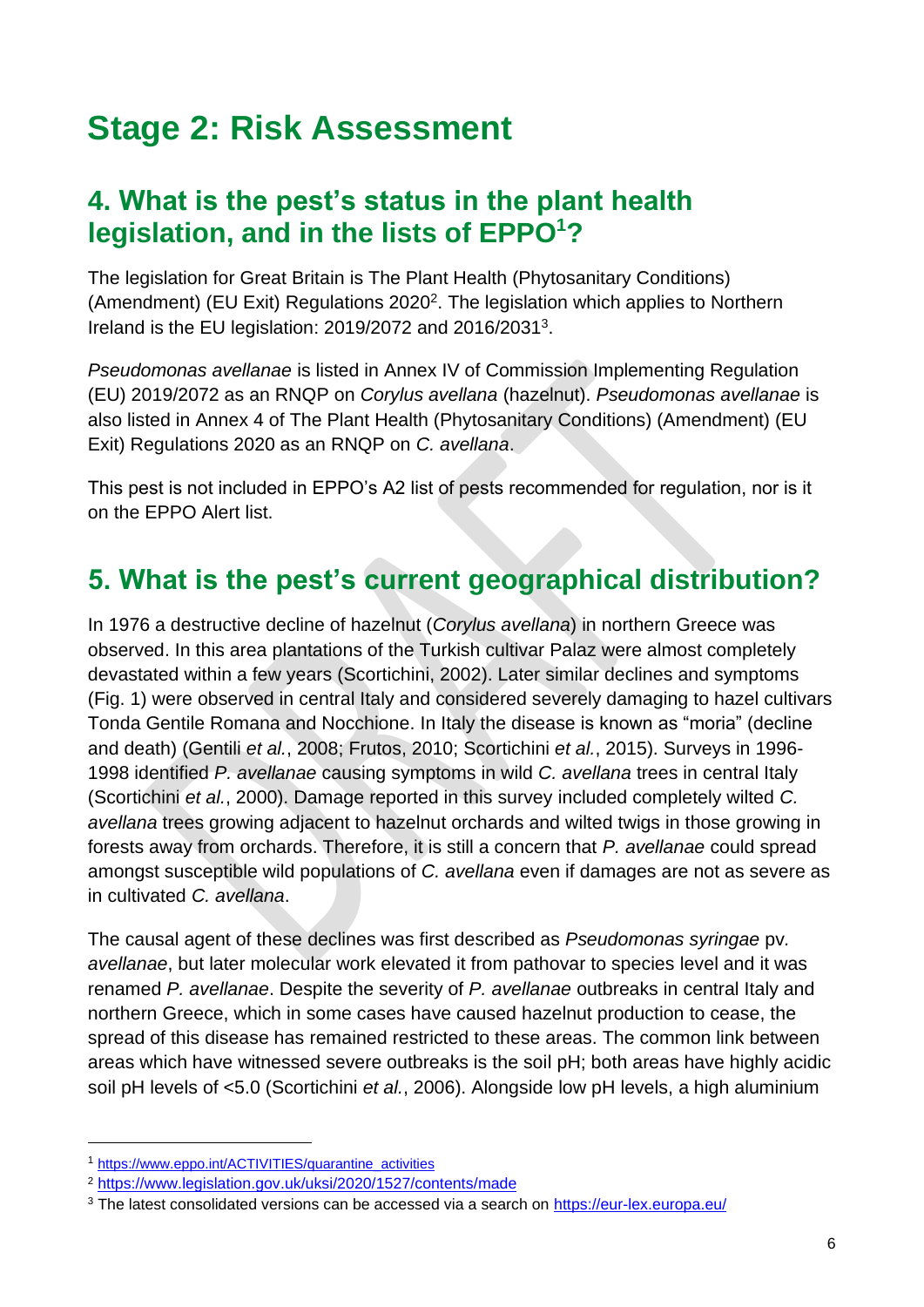content (>20%) can result in an increased susceptibility of hazel trees (Scortichini, 2010). Furthermore, the plant genotypes used and cultural practices in hazelnut production in central Italy are homogenous across orchards, but some have suffered decline and others have not (Lamichhane *et al.*, 2016). This highlights the influence that soil conditions have on where outbreaks of this disease occur rather than cultivation practices.

There are suggestions in the literature that *P. avellanae* has been found in Denmark, however these are not confirmed (Scortichini *et al.*, 2000; Griesbach, 2020). This suggests that either *P. avellanae* is not present in Denmark or is present but due to environmental conditions persists without causing major damage and has not been formally detected. The pathogenicity or even benefits of a plant-bacteria interaction can depend on environmental conditions. These appear to play an important role in the *C. avellana* – *P. avellanae* relationship (Passera *et al.*, 2019). This PRA only reflects confirmed findings of this pathogen from Greece and Italy, however its range could be larger (Table 1.).

| Table 1: Distribution of Pseudomonas avellanae |               |  |  |  |  |  |
|------------------------------------------------|---------------|--|--|--|--|--|
| North America:                                 | Absent        |  |  |  |  |  |
| Central America:                               | Absent        |  |  |  |  |  |
| South America:                                 | Absent        |  |  |  |  |  |
| Europe:                                        | Greece, Italy |  |  |  |  |  |
| Africa:                                        | Absent        |  |  |  |  |  |
| Asia:                                          | Absent        |  |  |  |  |  |
| Oceania:                                       | Absent        |  |  |  |  |  |

### **6. Is the pest established or transient, or suspected to be established/transient in the UK/PRA Area?**

*Pseudomonas avellanae* has not been recorded in the UK and is not suspected to be present. Additionally, no interceptions have been recorded by the Plant Health and Seeds Inspectorate in England and Wales.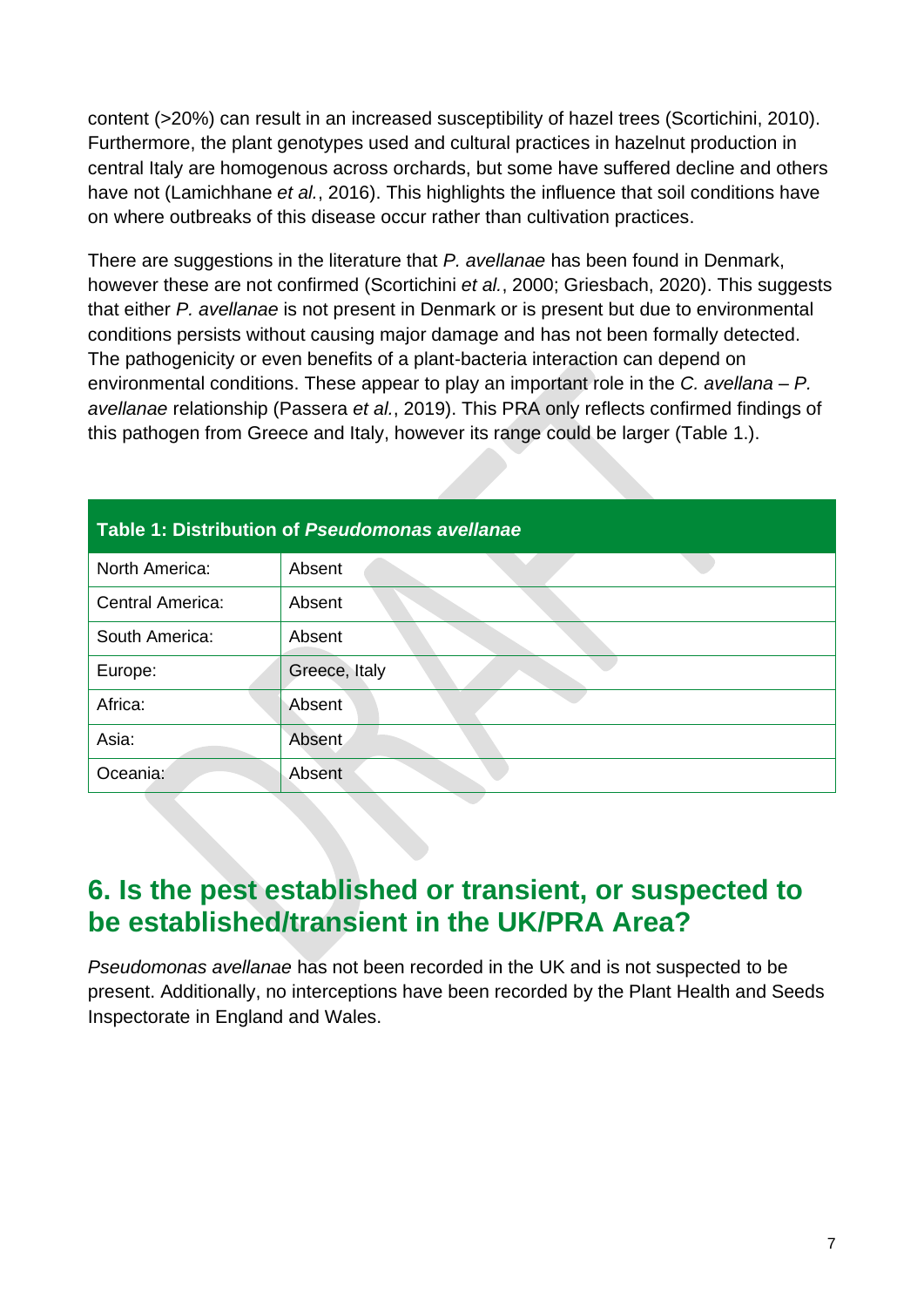### **7. What are the pest's natural and experimental host plants; of these, which are of economic and/or environmental importance in the UK/PRA area?**

*Pseudomonas avellanae* has only been recorded to use hazel (*Corylus avellana*) as a host (Psallidas, 1993). Hazel occurs in both wild and cultivated settings across the UK. Commercial hazelnut production in the UK is minor with the majority of nut orchards in Kent, with lower levels of production in Sussex and Suffolk. Most hazelnuts are now imported, however a future expansion in hazelnut production should not be ruled out with ongoing projects trying to revitalise the UK hazelnut industry, such as 'The Cobnut Project' funded by the Winston Churchill Memorial Trust.

The coppicing of hazel is widely used in the UK as both a management strategy for woodlands and for gathering a crop of woodland produce. This crop has many uses including traditional fencing panels made by weaving the coppiced hazel. Hazel is also an important component of hedgerows across the lowlands of the UK. Together these create important social value, environmental value and shape the rural landscape of the UK.

Hazel is native to the UK and extremely widespread. In Great Britain there is an estimated 87,000 hectares of woodlands where the principal species is hazel (Forestry Commision, 2021). Hazel helps sustain wildlife: leaves provide food for caterpillars and managed coppiced woodlands provide habitats for butterflies and ground nesting birds. Early in the year male catkins are an invaluable source of pollen for bees, and nuts produced in autumn sustain squirrels, dormice and other small mammals and birds. Further north in restricted areas of the west coast of Scotland, hazel develops into Atlantic hazelwoods, a highly diverse, ancient habitat (NatureScot, 2021). Within this hazelwood habitat a mix of distinct grasses, flowering plants, mosses and lichens are found, highlighting the wideranging environmental importance of hazel in supporting UK biodiversity.

## **8. Summary of pest biology and/or lifecycle**

*Pseudomonas avellanae* is a gram-negative bacterium. The following summary describes the lifecycle of *P. avellanae* and the resultant symptoms on hazel when grown on highly acidic soils.

*Pseudomonas avellanae* results in the development of cankers on the branches and trunk of infected hazel throughout autumn months, with infected bark turning reddish-brown (Fig. 2A) (Scortichini, 2002). These cankers exude a bacterial ooze which provides a source of inoculum for secondary infection and additional infections on nearby hosts. *Pseudomonas avellanae* does not infect and cause necrotic spots on leaves or nuts, a symptom of hosts often observed with other closely related *Pseudomonas* species (Scortichini, 2002). Instead when hazel sheds its leaves in autumn, generating numerous leaf scars across its branches, a combination of rain splash and wind-disseminated inoculum from nearby symptomatic hosts is transferred to these scars before they are fully healed (Scortichini,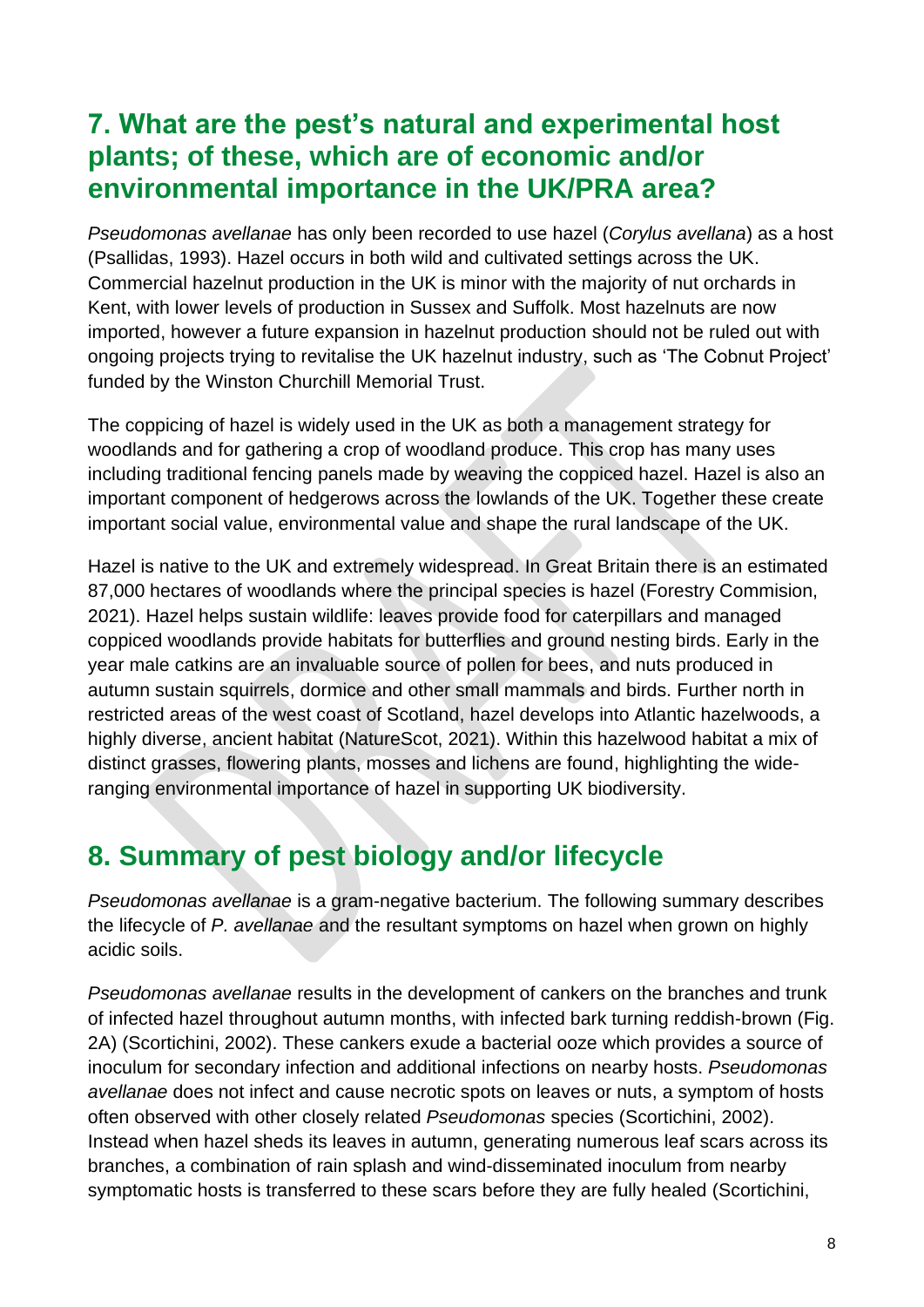2010). It has also been suggested that inoculum could be spread by scolytinae beetles, this is discussed further in section 10. Once the bacterium has entered through leaf scars or other wounds it then overwinters under the bark within parenchymal and xylem tissues. Over winter, symptoms of *P. avellanae* infection can be observed on the blossoming male inflorescences of hazel catkins. Diseased catkins either produce low amounts of pollen or wilt before producing any.



**Figure 2.** Typical symptoms caused by *P. avellanae* in a hazelnut orchard in Italy. **A**, bacterial canker on the trunk. **B**, twig dieback noticeably causing necrosis in individual twigs. **C**, branch dieback. Images courtesy of Marco Scortichini (Scortichini, 2002).

In the spring, female inflorescences do not enlarge properly and may become necrotic and have reduced fertility. As the growth of hazel commences, *P. avellanae* systemically migrates throughout the tree via the phloem, spreading from points of infection to other branches and into the root system (Scortichini & Lazzari, 1996). Spring frosts can also cause wounds to open through the cracking of bark on branches and trunks of hazel, creating further opportunities for infection and re-infection by *P. avellanae* (Lamichhane *et al.*, 2016). Increased colonisation events through leaf scars and frost cracks by *P. avellanae* results in an increased disease severity the following growing season. Failure to break bud or delayed leaf emergence can be seen in diseased specimens; leaves may also be a pale green colour or wilt and die on some branches. In contrast to other pathogenic *Pseudomonas* spp. there is no evidence of epiphytic populations of this pathogen on the surface of leaves and branches (Scortichini, 2010).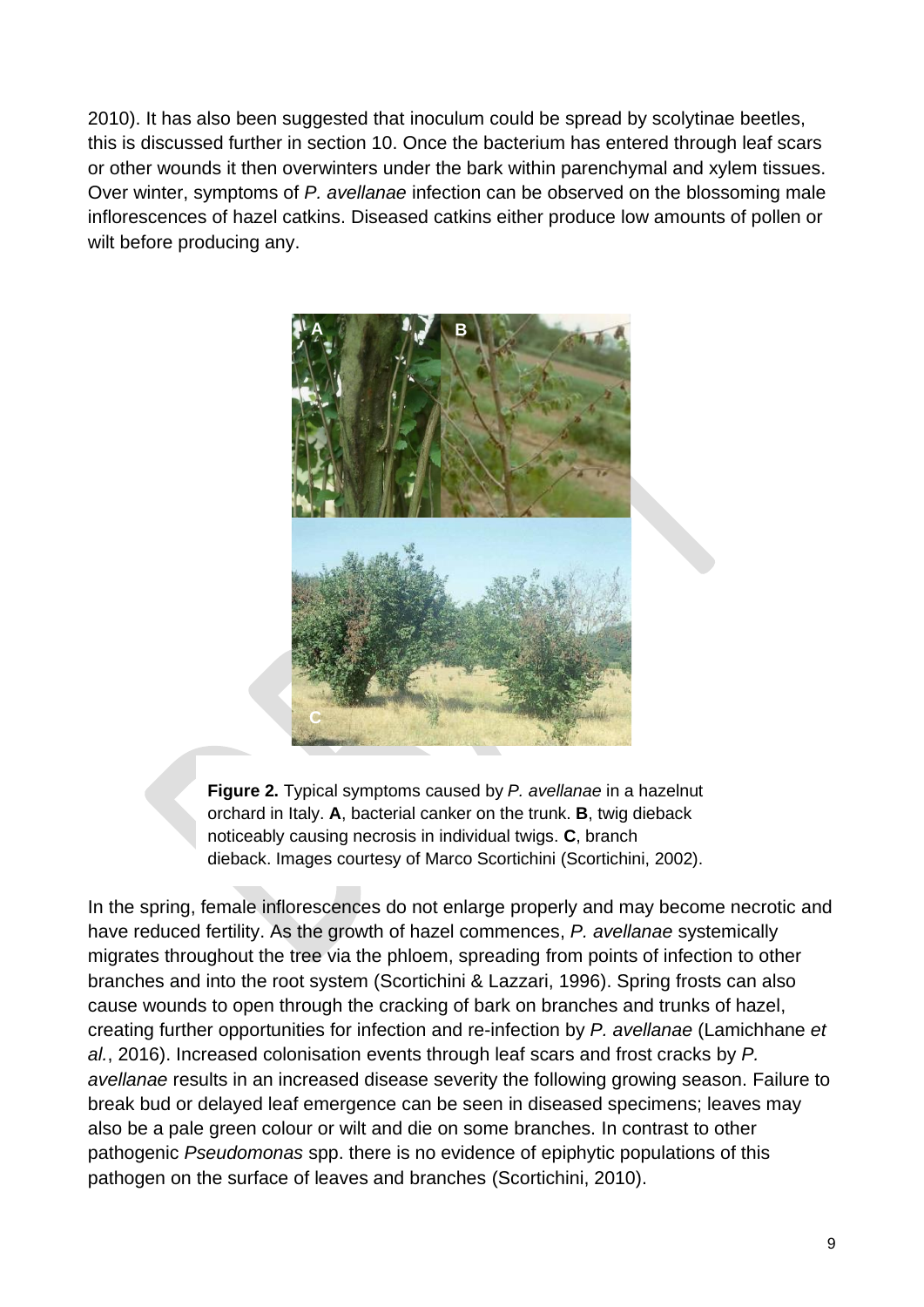The most severe symptoms of *P. avellanae* are observed during the summer months when sudden wilting of leaves and twigs occurs can occur (Fig. 2B). This progresses to branches and even entire trees, often resulting in tree mortality (Fig. 2C). Dead leaves can stay attached to the tree for a long period, long after they would usually fall in the autumn. If disease onset is severe an individual infected in the autumn can die the following summer. Symptomless suckers can develop from damaged trees, however these have a high probability of carrying the bacterium and should not be used for propagation (Loreti *et al.*, 2009). It is also worth noting that even when diseased trees have been removed from a site, any hazel trees which are replanted are more than likely to become reinfected with *P. avellanae* (Lamichhane *et al.*, 2016).

#### **9. What pathways provide opportunities for the pest to enter and transfer to a suitable host and what is the likelihood of entering the UK/PRA area?**

#### **Infected propagating material:**

The import of hazel plants for planting provides the greatest risk pathway for entry of this pest. Previous work has indicated that large-scale spread of the disease can occur through the distribution of suckers for propagation which appear symptomless but are latently infected with *P. avellanae* (Scortichini, 2010). The scale of imports of hazel from Italy and Greece is unknown. A Certification scheme for hazelnut has been published by EPPO, which describes the production of pathogen-tested propagation material of hazelnut (EPPO, 2004). *Pseudomonas avellanae* is mentioned in this certification scheme, with nuclear-stock plants visually inspected for the presence of this pathogen. However, with the knowledge that *P. avellanae* can be present in plant material without displaying symptoms, this is not a guarantee that propagation material certified by this scheme is free from the pathogen (Lamichhane *et al.*, 2016). There have been no interceptions of *P. avellanae* in the UK and planting materials from the EU have required a physical inspection at a rate of 100% since 1<sup>st</sup> January 2021. Imported hazel are likely to be planted near other individuals whether this be in nut orchards, hedging, woodlands, ornamental settings, or rewilding landscapes. The combination of these factors makes this pathway **moderately likely** due to latent infection. Many unknowns, including a lack of information about the quantity of hazel imports, make it difficult to assess the risk of entry, so a **low confidence** score has been attributed to this pathway.

*Pseudomonas avellanae* has not previously been isolated in nuts from infected trees, therefore this has been ruled out as a potential pathway (Scortichini, 2002; Janse & Scortichini, 2008).

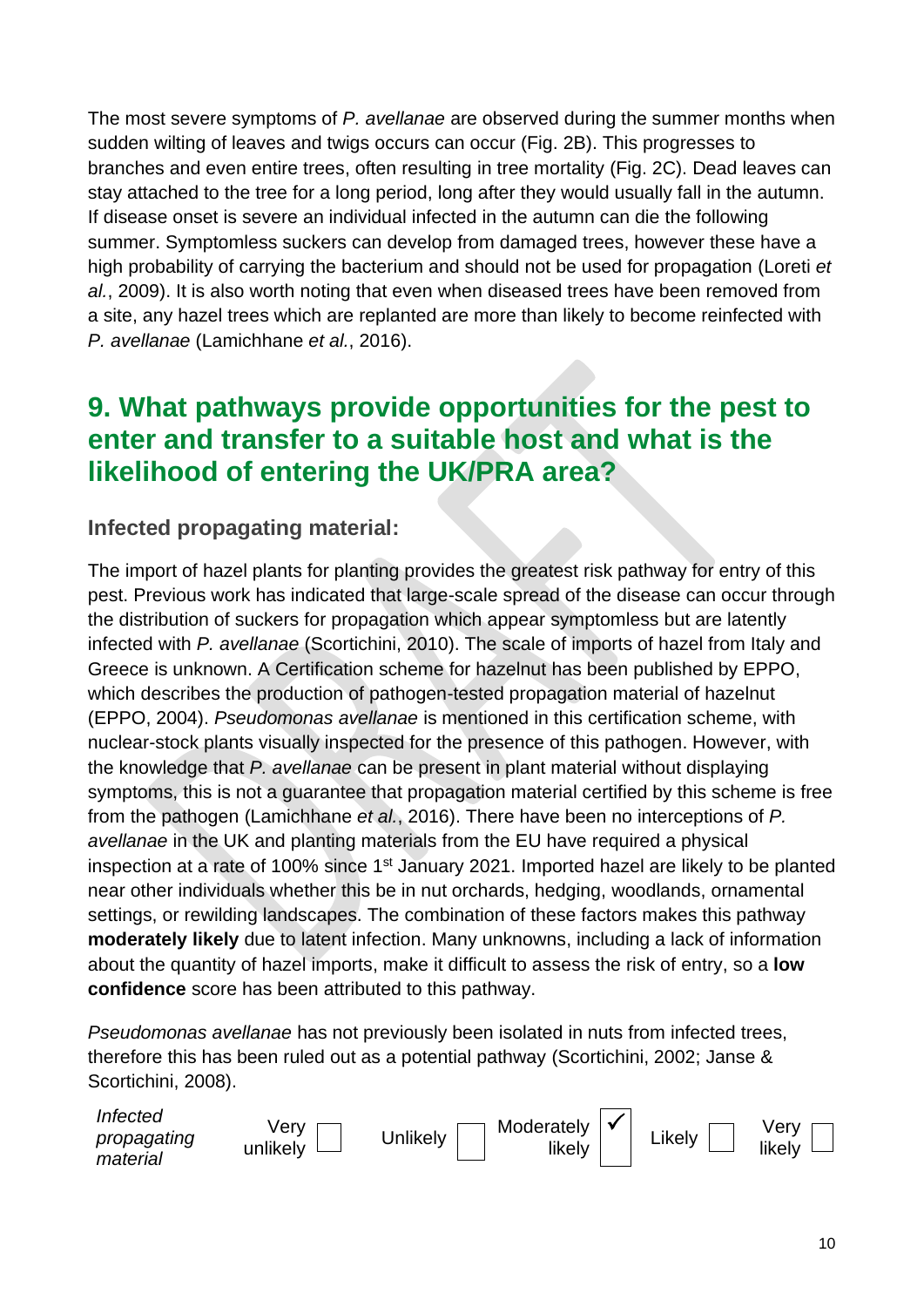

#### **10. If the pest needs a vector, is it present in the UK/PRA area?**

*Pseudomonas avellanae* does not require a vector, however it is suggested that its spread could be enhanced by several genera of scolytinae beetles. These are only potential vectors because, although *P. avellanae* has been isolated from both adults and larvae of scolytinae beetles, their role in vectoring the disease has not been conclusively demonstrated (Scortichini, 2002). Scolytinae beetles such as *Anisandrus dispar* and *Xyleborinus saxesenii* are attracted to the terpenes released by symptomatic trees*.* Both of these beetle species are present in the UK, so could pose a risk of contributing to the spread of *P. avellanae* if it enters the UK. In general beetles are much more widely reported to vector viruses and fungal pathogens than bacterial pathogens, however they should not be ruled out as they still have the potential to vector bacterial pathogens (Wielkopolan *et al.*, 2021).

#### **11. How likely is the pest to establish outdoors or under protection in the UK/PRA area?**

Hazel is widely distributed across the UK and present in a wide range of environments, including forest understoreys, hedgerows, cliffs, valleys, riverbanks and limestone pavement (Enescu *et al.*, 2016).

Hazel is tolerant of soil pH across a wide range, although hazel visibly infected with *P. avellanae* has only been observed on highly acidic soils. Therefore, it is likely that if *P. avellanae* was to establish in the UK it would only establish and cause severe disease symptoms to hazel growing on highly acidic soils. In Great Britain, highly acidic soils (Fig. 3) are mainly associated with specific habitats in upland areas including acid grassland, bog and heathland (Emmett *et al.*, 2010). These areas include Exmoor, Dartmoor, Brecon Beacons, Snowdonia, North York Moors, Yorkshire Dales, Lake District, North Pennines, Northumberland and vast swathes of the Scottish Highlands and Islands. These areas do not contain nut orchards for hazelnut production, however some will contain wild hazel which is characteristic of a number of upland vegetation types (Averis *et al.*, 2004).

The occurrence of spring frosts are thought to provide opportunities for infection and are common throughout the UK, with the total number of annual frosts increasing in prevalence with latitude (Fig. 4). The number of annual frosts across the UK are comparable to areas of central Italy and Northern Greece where *P. avellanae* outbreaks have occurred. Despite the UK having similar levels of frosts in comparison to areas in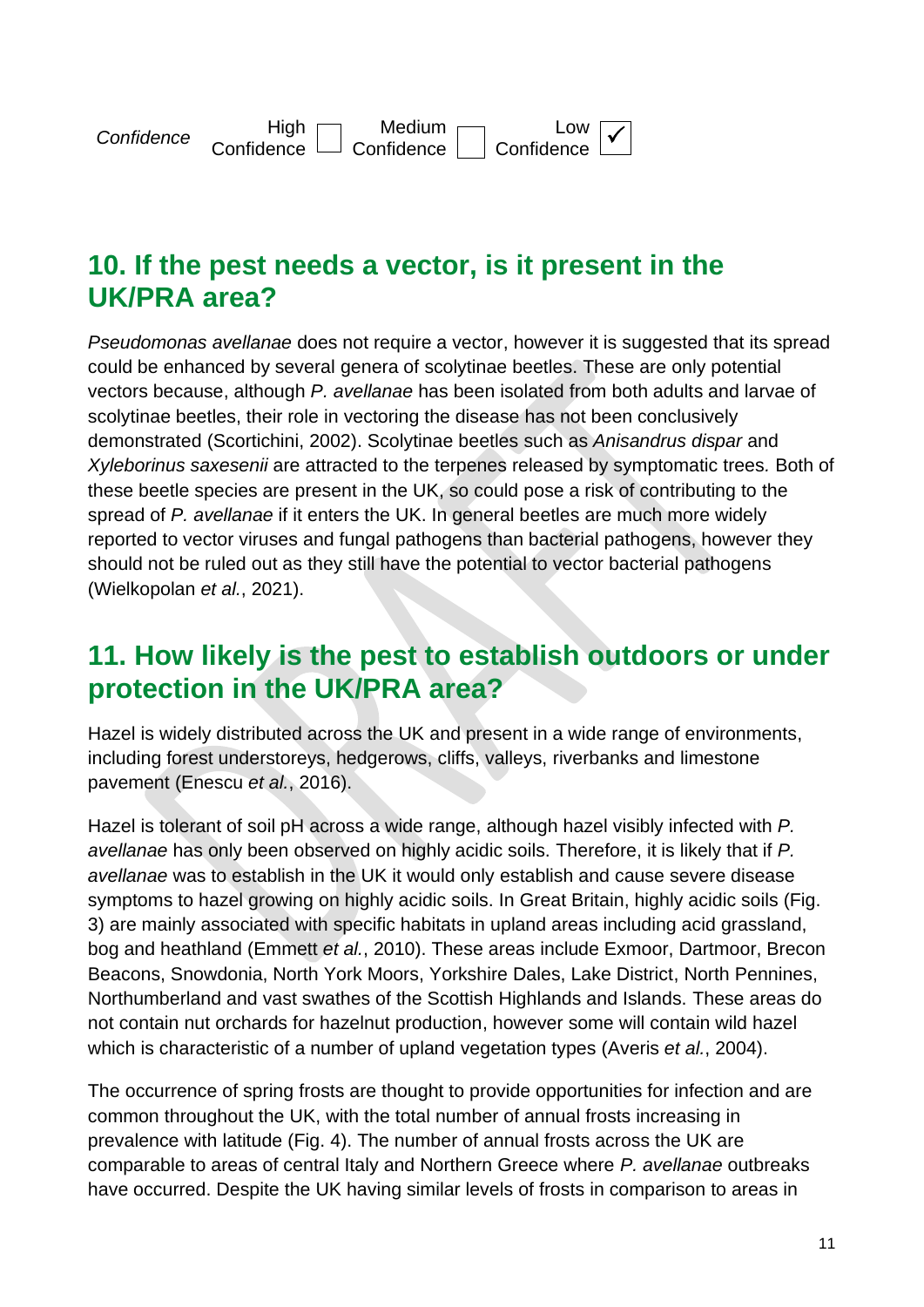Northern Greece and central Italy affected by *P. avellanae* summer temperatures are lower in the UK. Symptoms caused by *P. avellanae* such as dieback occur during summer months, which imply this is when the bacterium is in its most active state. It may be possible that the cooler UK summers are less suitable for the bacteria's proliferation and consequently disease progression and severe symptom expression.

The likelihood that *P. avellanae* could establish outdoors has been scored as **likely** due to the abundance of both *C. avellana* and acidic soils in the UK. This is scored with a **medium confidence** due to uncertainty of whether *P. avellanae* could establish in other areas without acidic soils and remain symptomless. Asymptomatic infection has been demonstrated in *C. avellana* in Italy when in close proximity to symptomatic individuals (Scortichini & Marchesi, 2001). There is additional uncertainty around whether UK summers are hot enough for disease progression.



Hazel is an extremely hardy tree which is normally only grown outdoors, therefore the chance of *P. avellanae* establishing under protection has been scored as **very unlikely** with **high confidence**.

| Under<br>Protection |                   | Unlikely             | Moderately<br>likely | Likely | Very<br>likely |
|---------------------|-------------------|----------------------|----------------------|--------|----------------|
| Confidence          | High √ Confidence | Medium<br>Confidence | LOW<br>Confidence    |        |                |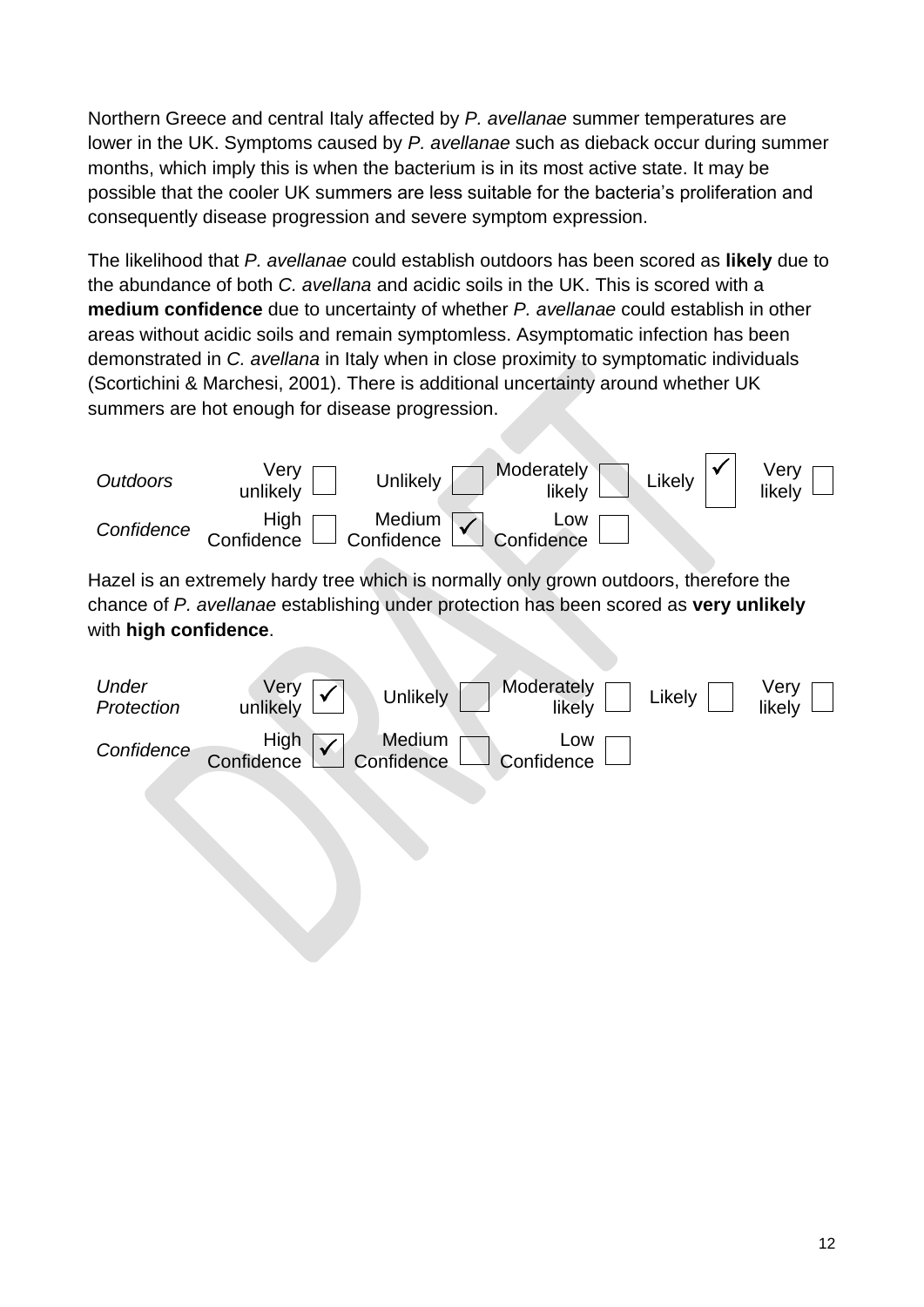

**Figure 3.** Soil pH across Great Britain with inserted legend showing colours representing pH bands (UKSO, 2022).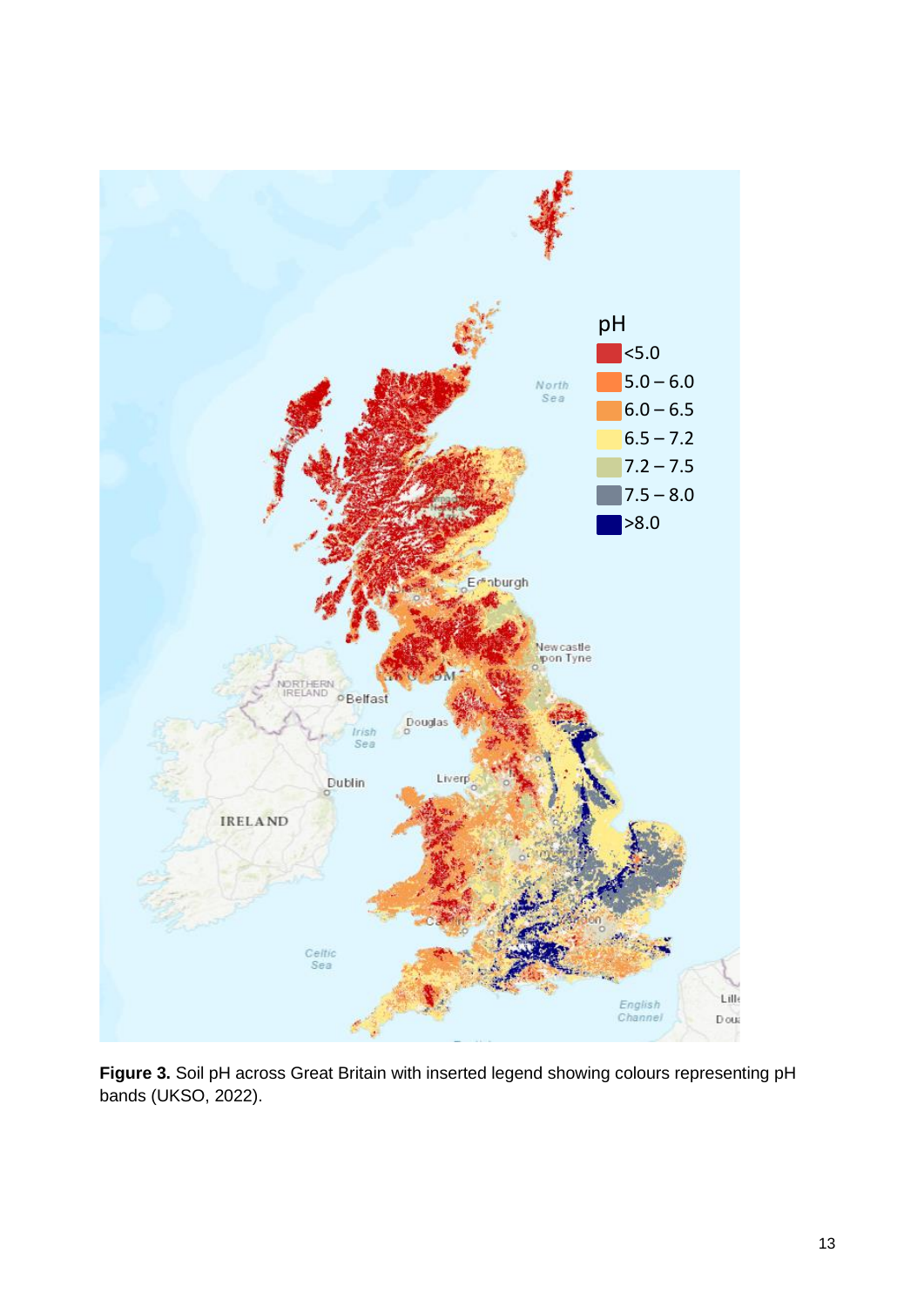

**Figure 4.** Map of Europe displaying the mean number of annual frost days between 1988 and 2017 (Korycinska, 2019).

## **12. How quickly could the pest spread in the UK/PRA area?**

There is a high level of uncertainty about how rapidly *P. avellanae* could spread throughout the UK. Previous outbreaks of *P. avellanae* have shown that once established and under favourable conditions it can destroy large swathes of cultivated hazel. However, despite these outbreaks covering thousands of hectares of land they have remained restricted in their distribution after many decades presumably due to the specific soil conditions required for disease proliferation and severe symptom expression.

Several factors are thought to enhance the susceptibility of *C. avellena* and contribute to the spread of *P. avellanae,* and these are all present in the UK. The occurrence of spring frosts (Fig. 4) potentially creating entry wounds for *P. avellanae* have been suggested as a contributor to the rate of spread. Rain splash contributes to the spread of the pathogen, particularly in autumn when leaf scars are open. Autumn in the UK typically brings more rainfall than other seasons across the UK which could contribute to the spread of *P. avellanae*. Uninfected hazel trees downwind of an infected individual have an increased likelihood of becoming infected than those upwind (Scortichini, 2002). Therefore, the proximity of an infected host to uninfected potential hosts is an important factor in the rate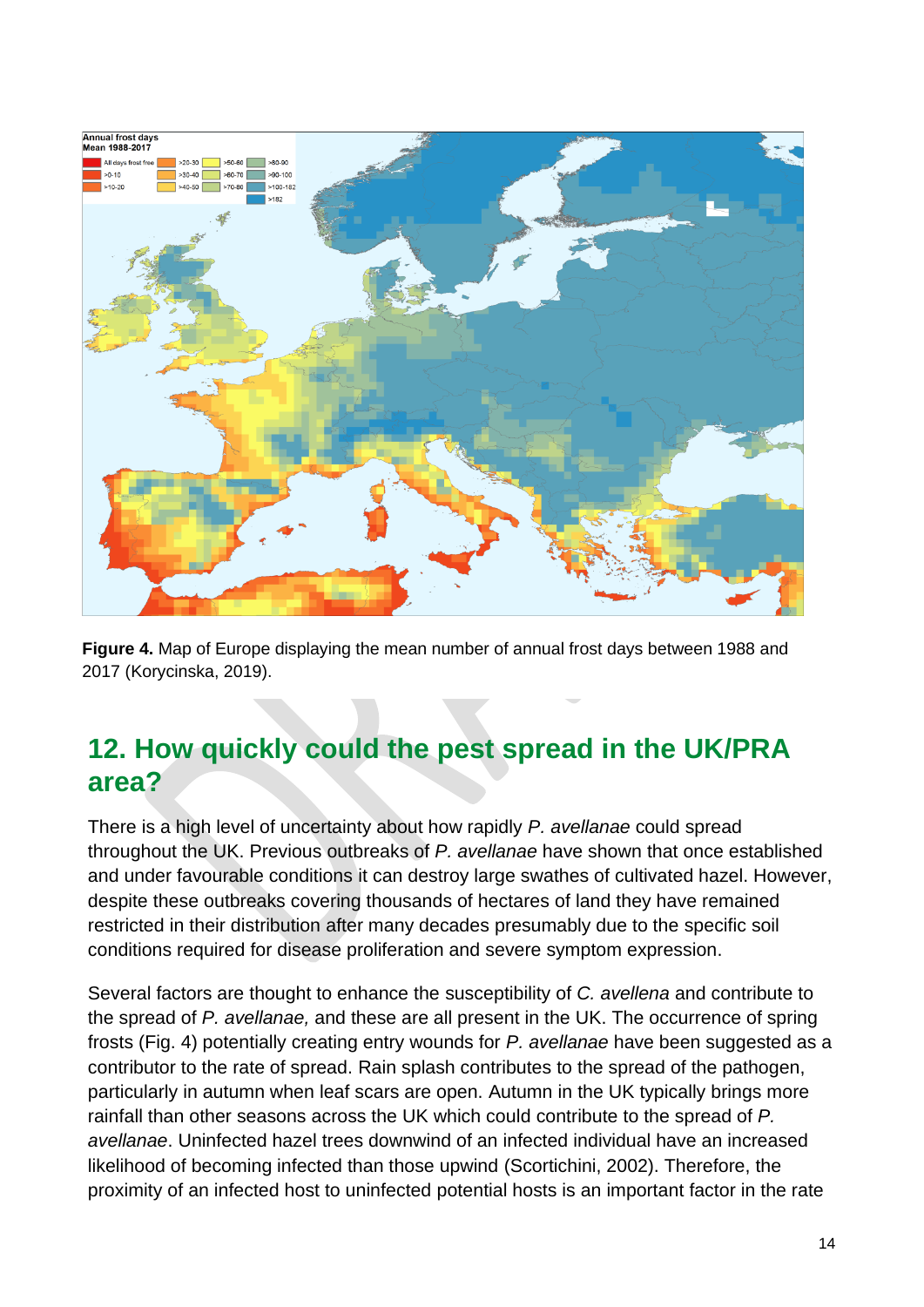of spread of this bacterium. This implies that situations where hazel is under cultivation, such as nut orchards or hedgerows, may have an increased rate of spread compared to more natural settings. Spread of *P. avellanae* could also be exacerbated by the presence of scolytinae beetles, potential vectors of this bacterium.

Hazel is relatively abundant in the UK and so are acidic soils, therefore the pace of natural spread of *P. avellanae* has been rated as **moderate**. However, due to the uncertainty of the overlap of hazel and acidic soil distribution this has been scored with a **low confidence**.



Hazel is commonly sold in the UK for hedging so the introduction of infected stock could lead to infections in gardens and field margins with existing hosts. This movement of infected hazel cuttings and nursery stock would facilitate a rapid and long-distance dispersal of *P. avellanae*. After initial infection hazel can be symptomless which exacerbates the potential for transmission (Scortichini, 2010). Although it has not been demonstrated, cutting of hedgerows and coppicing could further facilitate the spread of the pathogen with the pathogen transferred from host to host on the equipment used. Therefore, the rate of spread in the trade has been scored as **very quickly** but with **low confidence** because of the uncertain levels of trade volumes and any new locations would need to possess the required conditions for disease progression.



### **13. What is the pest's economic, environmental and social impact within its existing distribution?**

It is estimated that *P. avellanae* has caused the mortality of in excess of 40,000 trees in central Italy (Scortichini, 2002). In 2002 it was estimated that the yearly cost of the disease was US\$1.5 million, and a national law was put in place to compensate farmers for the damage caused by the disease. Areas totalling over 3,000 hectares have been abandoned in the Italian province of Viterbo since the first appearance of *P. avellanae* (Lamichhane *et al.*, 2016). This represents a **large** economic impact and has been scored with **high confidence**.

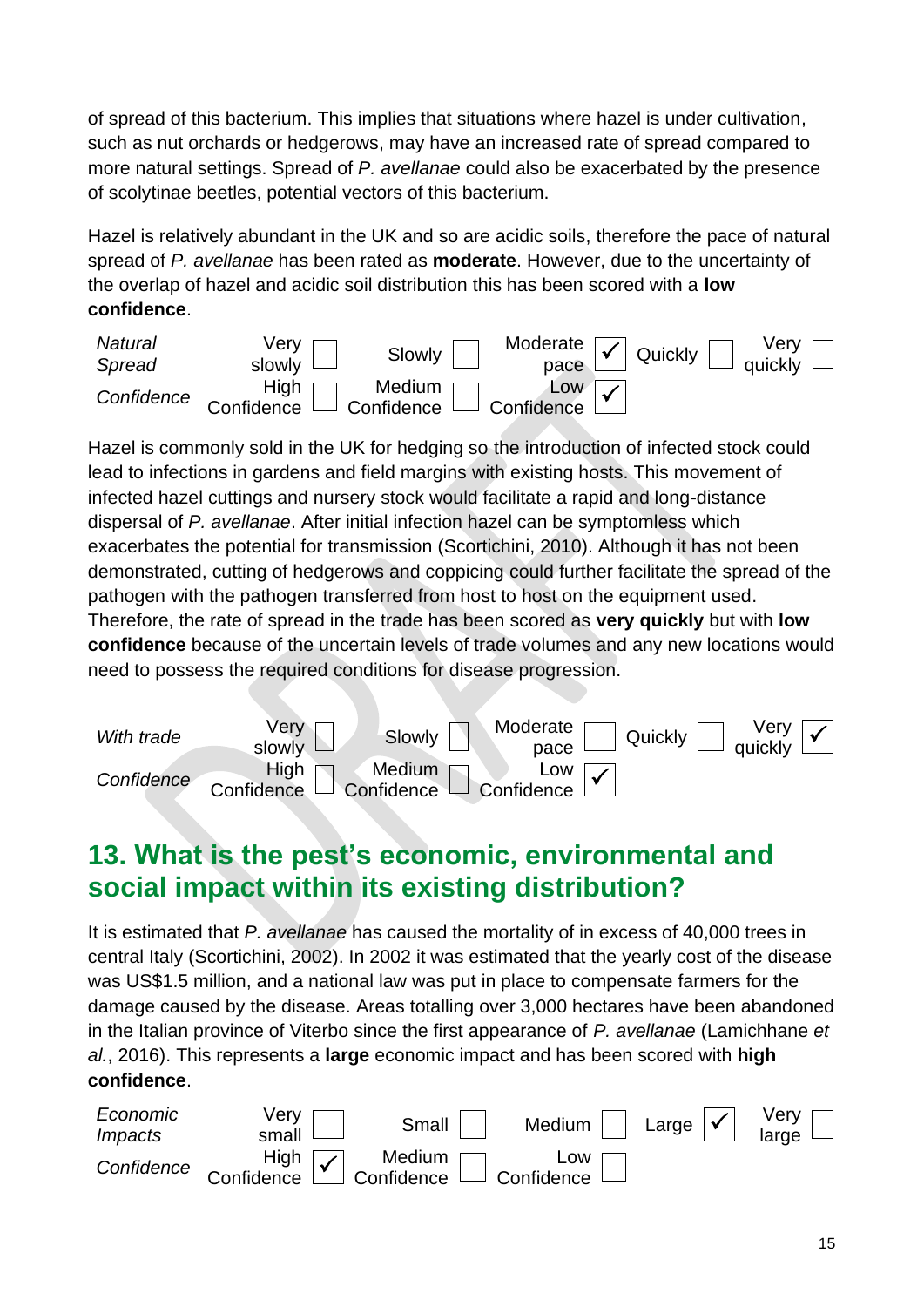*Pseudomonas avellanae* has been detected in wild hazel. Impacts have been noted as being more severe when in close proximity to infected hazelnut orchards, however the same wide scale dieback has not been reported so the environmental impact is scored as **small** with **medium confidence**.



The social impact of *P. avellanae* has been large for a small number of individuals such as the farmers whose livelihoods have been damaged. In some cases, this may have resulted in the displacement of people as land is no longer viable for hazelnut production. Due to the small number of individuals affected by this, the social impact has been rated as **small**  but with **low confidence**, as the impact on these individuals may have been significant.



### **14. What is the pest's potential to cause economic, environmental and social impacts in the UK/PRA area?**

As mentioned in part 11, outbreaks of *P. avellanae* are strongly associated with acidic soils of pH <5.0. Consequently, severe damage by *P. avellanae* is likely to be limited to *C. avellana* populations growing in highly acidic soils. The main areas of highly acidic soils in the UK span Wales, North West England and Scotland, therefore in these areas *P. avellanae* is more likely to result in damaging symptoms if sufficient hosts are present.

Hazelnut decline caused by *P. avellanae* could severely damage the small pockets of hazelnut production in Southern England. This would have detrimental effects on the hazelnut/cobnut industry potentially making land unusable for this purpose. Soils in these areas are acidic, however whether they are acidic enough for *P. avellanae* to take hold is unknown. Additional small economic impacts would be caused if areas of hazel used for coppicing were damaged by *P. avellanae*. Therefore, the potential economic impact has been scored as **small** with **medium confidence**.



Hazel is a common tree in the wider environment throughout the UK, in some cases it is the main species in Atlantic hazelwoods habitat, whilst in other habitats it is more minor contributing to understorey growth and it can also act as a pioneer species. Hazel is a very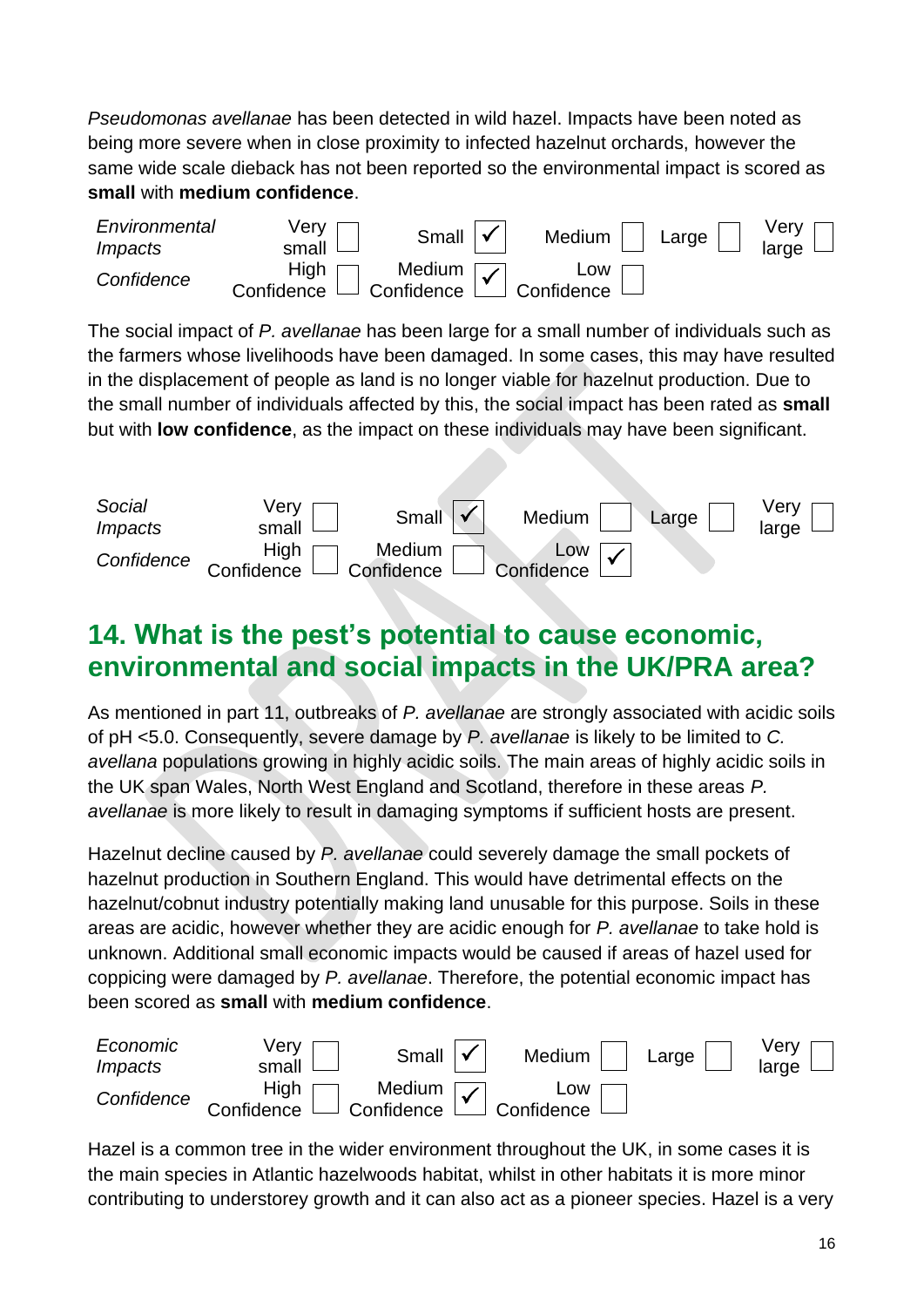valuable species to wildlife providing food for a range of species in the habitats it occupies. If *P. avellanae* reached these areas, some of which will have the highly acidic soils which might promote severe outbreaks of this pathogen, a **large** environmental impact would be seen. Due to both the uncertainty about the overlap of highly acidic soils and hazel distribution and also the potential impacts on wild hazel this has been scored with **low confidence**.



As previously discussed, this disease can be very destructive to hazel and this could alter the landscapes within the UK. In the UK lowlands, hazel is used for hedging and the crop from coppices is used for fences and other structures. Due to large scale changes to wider UK landscapes and ornamental settings which could occur, the social impact has been scored as **medium** with **medium confidence**.



## **15. What is the pest's potential as a vector of plant pathogens?**

There is no potential for this bacterium to act as a vector for further plant pathogens.

#### **16. What is the area endangered by the pest?**

The exact area endangered by *P. avellanae* is uncertain. To establish in GB, *P. avellanae* needs its host, *C. avellana*, which limits its distribution. In addition, the previously discussed prevalence of hazelnut decline on acidic soils could further limit the area endangered.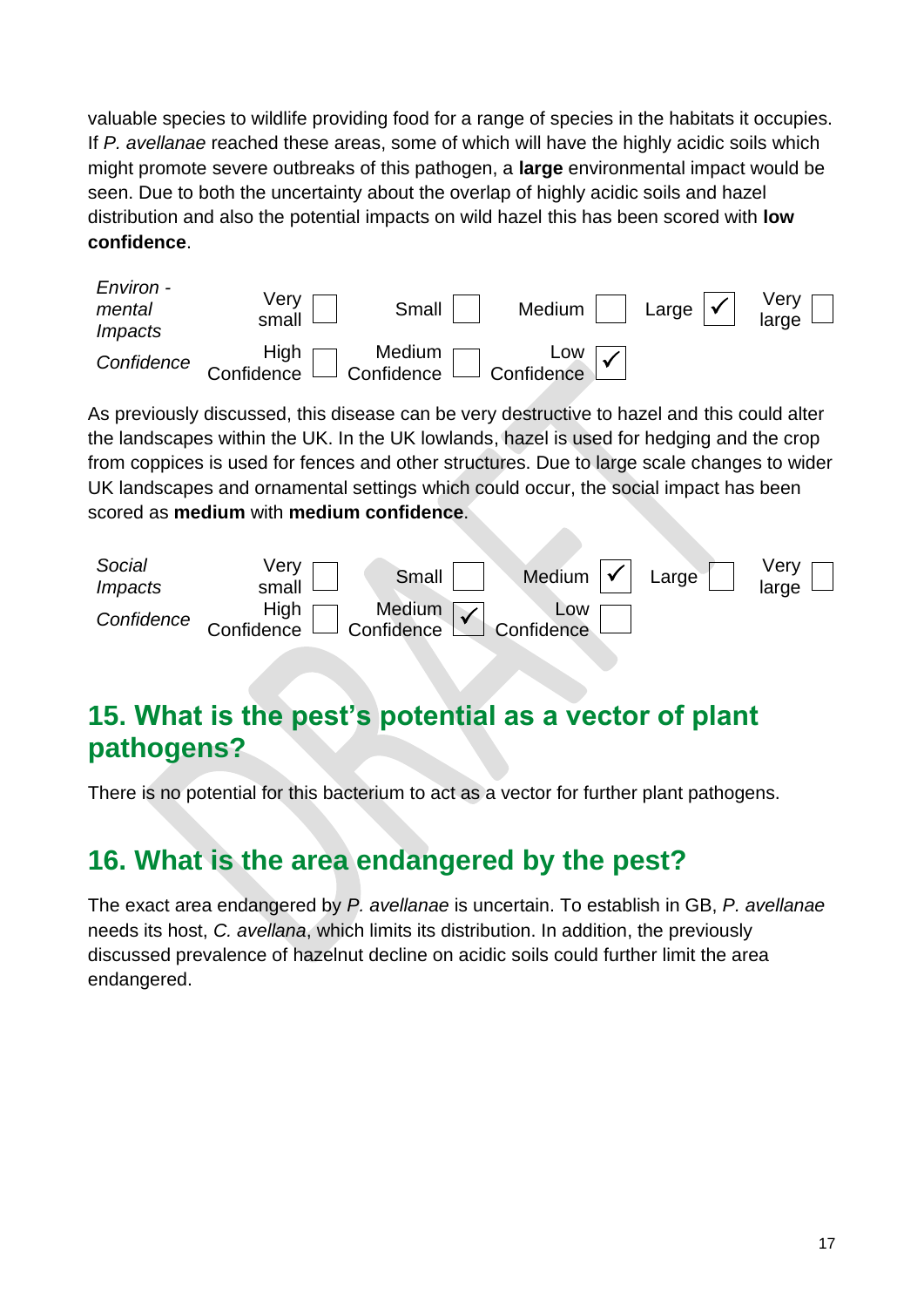## **Stage 3: Pest Risk Management**

#### **17. What are the risk management options for the UK/PRA area?**

#### **Exclusion**

The use of disease-free propagation material is the primary means of reducing the risk of importing *P. avellanae* into the UK. There is no evidence of *P. avellanae* being dispersed via infected hazelnuts, so propagation material remains the only pathway. Controls on imported *C. avellana* plants from the EU started on 1st January 2021. *Corylus avellana* is subject to a physical and identity check at a frequency of 100% in GB. In the initial stages of disease development hazel can be infected asymptomatically with *P. avellanae*. This applies to suckers taken from infected trees or material moved during the winter months, which is the tree planting season (Loreti *et al.*, 2009). Therefore, it is possible that *P. avellanae* could escape detection even with these controls in place. Sourcing material from pest free areas may be one way of mitigating against this risk.

#### **Eradication and Containment**

If *P. avellanae* was to be detected in the UK, statutory action would be taken to destroy infected stock. Early detection of infection may be inhibited by the potential for *C. avellana* to be asymptomatically infected. Therefore, by the time *P. avellanae* is formally detected it may have already spread to some degree. If there is a possibility that the pathogen has spread, measures could be taken to destroy hosts (*C. avellana*) over a certain area and place restrictions on the movement of these to prevent additional spread.

#### **Non-Statutory Controls**

Despite there being no recorded interceptions of *P. avellanae* in the UK, good hygiene practices should be followed for hazel propagation. These include the use of disease-free stock with an awareness of the stock's origin, regular inspection of stock and prompt removal and testing of any symptomatic plants. This should allow growers to notice an outbreak early if it occurs.

Additional good practices include having separate areas on site to quarantine new or suspected infected stock, reducing the chance of *P. avellanae* spreading to existing stock. These non-statutory controls should help complement statutory controls on *C. avellana* plants for planting.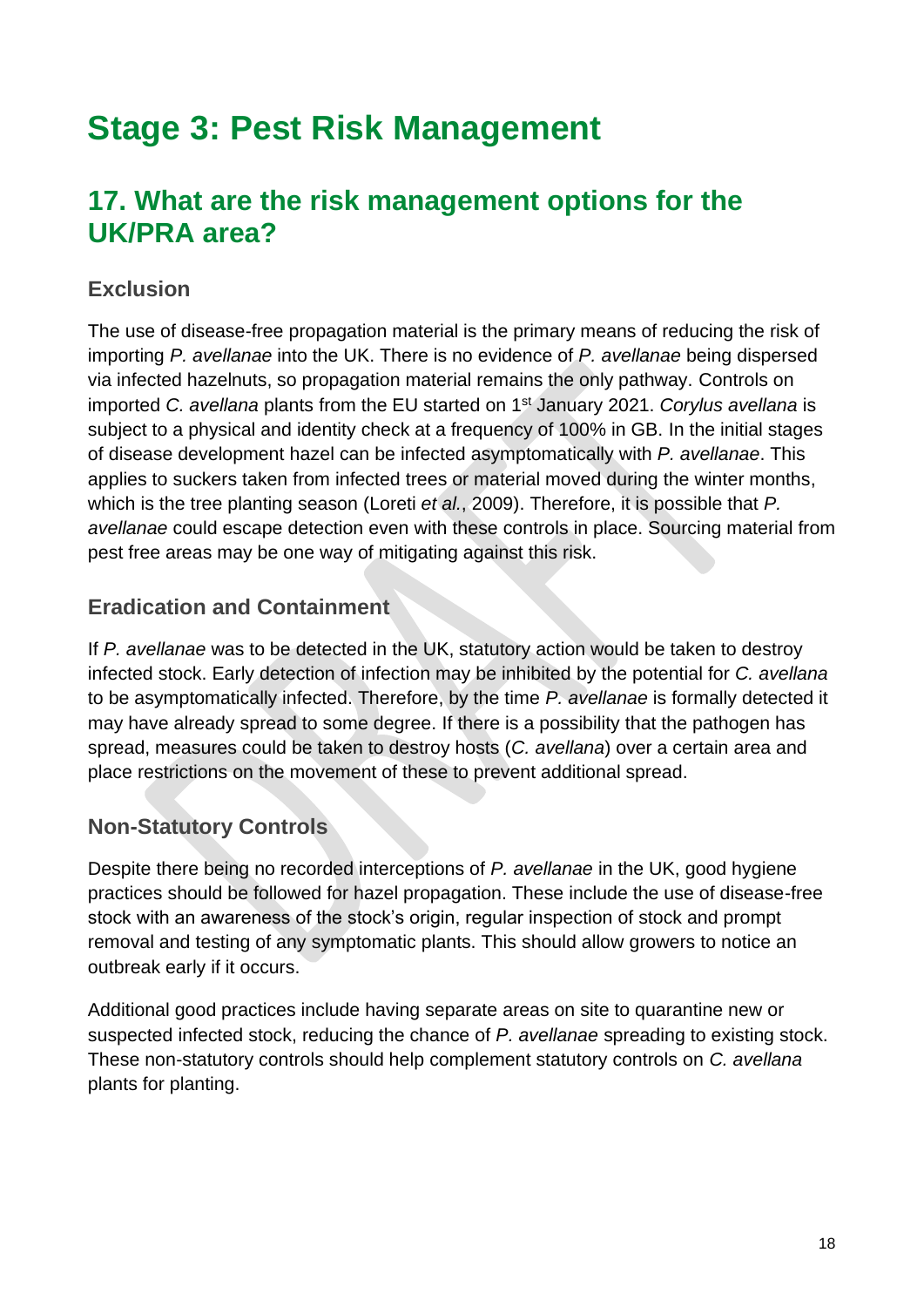#### **18. References**

- Averis A, Averis B, Birks J, Horsfield D, Thompson D & Yeo M (2004) *An Illustrated Guide to British Upland Vegetation*. Joint Nature Conservation Committee pp.
- CABI (2021) Pseudomonas avellanae (stem dieback of hazel nut). Available at: <https://www.cabi.org/isc/datasheet/45001> (accessed 30/12/2021).
- Emmett BA, Reynolds B, Chamberlain PM, Rowe E, Spurgeon D, Brittain SA, Frogbrook Z, Hughes S, Lawlor AJ, Poskitt J, Potter E, Robinson DA, Scott A, Wood C & Woods C (2010) Soils Report from 2007. Centre for Ecology & Hydrology.
- Enescu CM, Houston Durrant T, de Rigo D & Caudullo G (2016) Corylus avellana in Europe: distribution, habitat, usage and threats. In *European Atlas of Forest Tree Species* (San-Miguel-Ayanz J, de Rigo D, Caudullo G, Houston Durrant T & Mauri A eds.), Luxembourg, p. e015486+.
- EPPO (2001) Pseudomonas avellanae (PSDMAL). Available at: <https://gd.eppo.int/taxon/PSDMAL> (accessed 30/12/2021).
- EPPO (2004) Certification scheme for hazelnut. In *EPPO Bulletin*, pp. 149-153.
- Forestry Commision (2021) Forestry Statistics 2021: A compendium of statistics about woodland, forestry and primary wood processing in the United Kingdom.
- Frutos D (2010): Bacterial Disease of Walnut and Hazelnut and Genetic Resources. *Journal of Plant Pathology* **92** (1), S1.79-S71.85.
- Gentili A, Mariotti E, Vincenzi A, Mazzaglia A, Heydari A, Schaad NW, Varvaro L & Balestra GM (2008): Dieback (Moria) of Hazelnut: Isolation and Characterization of two potential biocontrol agents. *Journal of Plant Pathology* **90** (2), 383-386.
- Griesbach JA (2020) Hazelnut Bacterial Canker Pseudomonas avellanae Pest Risk Assessment. Oregon Department of Agriculture.
- Janse JD, Rossi P, Angelucci L, Scortichini M, Derks JHJ, Akkermans ADL, De Vrijer R & Psallidas PG (1996): Reclassification of Pseudomonas syringae pv. avellanae as Pseudomonas avellanae (spec. nov, the Bacterium Causing Canker of Hazelnut (Corylus avellana L.). *Systematic and Applied Microbiology* **19** (4), 589-595.
- Janse JD & Scortichini M (2008) Pseudomonas avellanae (Psallidas) Janse et al. Bacterial canker of hazelnut (Corylus avellana).
- Korycinska A (2019) Annual frost days of Europe map 1988-2017. Unpublished analysis of Harris et al. (2020) Available at:<https://crudata.uea.ac.uk/cru/data/hrg/>
- Lamichhane JR, Bartoli C & Varvaro L (2016): Extensive Field Survey, Laboratory and Greenhouse Studies Reveal Complex Nature of Pseudomonas syringae-Associated Hazelnut Decline in Central Italy. *PLoS One* **11** (2), e0147584.
- Loreti S, Gallelli A, De Simone D & Bosco A (2009): Dectection of Pseudomonas avellanae and the bacterial microflora of hazelnut affected by 'moria' in central Italy. *Journal of Plant Pathology* **91** (2), 365-373.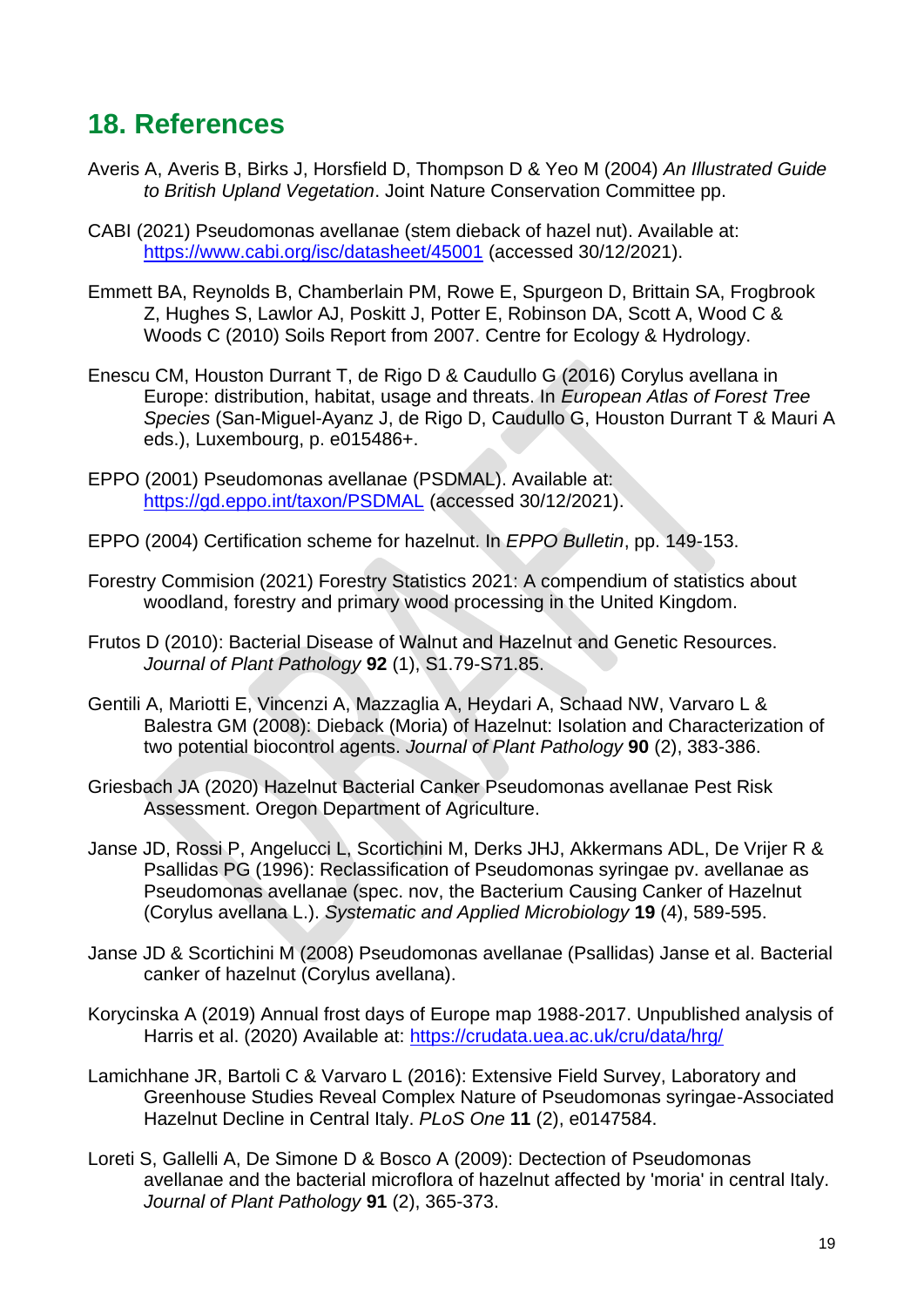- NatureScot (2021) Atlantic hazelwood. Available at: [https://www.nature.scot/landscapes](https://www.nature.scot/landscapes-and-habitats/habitat-types/woodland-habitats/scotlands-rainforest/atlantic-hazelwood)[and-habitats/habitat-types/woodland-habitats/scotlands-rainforest/atlantic](https://www.nature.scot/landscapes-and-habitats/habitat-types/woodland-habitats/scotlands-rainforest/atlantic-hazelwood)[hazelwood.](https://www.nature.scot/landscapes-and-habitats/habitat-types/woodland-habitats/scotlands-rainforest/atlantic-hazelwood)
- Passera A, Compant S, Casati P, Maturo MG, Battelli G, Quaglino F, Antonielli L, Salerno D, Brasca M, Toffolatti SL, Mantegazza F, Delledonne M & Mitter B (2019): Not Just a Pathogen? Description of a Plant-Beneficial Pseudomonas syringae Strain. *Front Microbiol* **10** 1409.
- Psallidas PG (1993): Pseudomonas syringae pv. avellanae pathovar nov., the bacterium causing canker disease on Corylus avellana. *Plant Pathology* **42** 358-363.
- Scortichini M (2002): Bacterial Canker and Decline of European Hazelnut. *Plant Disease* **86** (7), 704-709.
- Scortichini M (2010): Epidemiology and predisposing factors of some major bacterial diseases of stone and nut fruit tree species. *Journal of Plant Pathology* **92** (1).
- Scortichini M, Ferrante P, Cozzolino L & Zoina A (2015): Emended description of Pseudomonas syringae pv. avellanae, causal agent of European hazelnut (Corylus avellana L.) bacterial canker and decline. *European Journal of Plant Pathology* **144** (1), 213-215.
- Scortichini M & Lazzari M (1996): Systemic Migration of Pseudomonas syringae pv. avellanae in Twigs and Young Trees of Hazelnut and Symptom Development. *Journal of Phytopathology* **144** (4), 215-219.
- Scortichini M & Marchesi U (2001): Sensitive and Specific Detection of Pseudomonas avellanae using Primers based on 16S rRNA Gene Sequences. *Journal of Phytopathology* **149** 527-532.
- Scortichini M, Marchesi U, Angelucci L, Rossi MP & Dettori MT (2000): Occurrence of Pseudomonas avellanae (Psallidas) Janse et al. and related pseudomonads on wild Corylus avellana trees and genetic relationships with strains isolated from cultivated hazelnuts. *Journal of Phytopathology* **148** 523-532.
- Scortichini M, Natalini E & Marchesi U (2006): Evidence for separate origins of the two Pseudomonas avellanae lineages. *Plant Pathology* **55** 451-457.
- UKSO (2022) UKSO Map Viewer. UK Soil Observatory. Available at: <http://mapapps2.bgs.ac.uk/ukso/home.html> (accessed 22/02/2022).
- Wielkopolan B, Jakubowska M & Obrepalska-Steplowska A (2021): Beetles as Plant Pathogen Vectors. *Front Plant Sci* **12** 748093.

#### **Name of Pest Risk Analysts(s)**

Aaron Hoyle